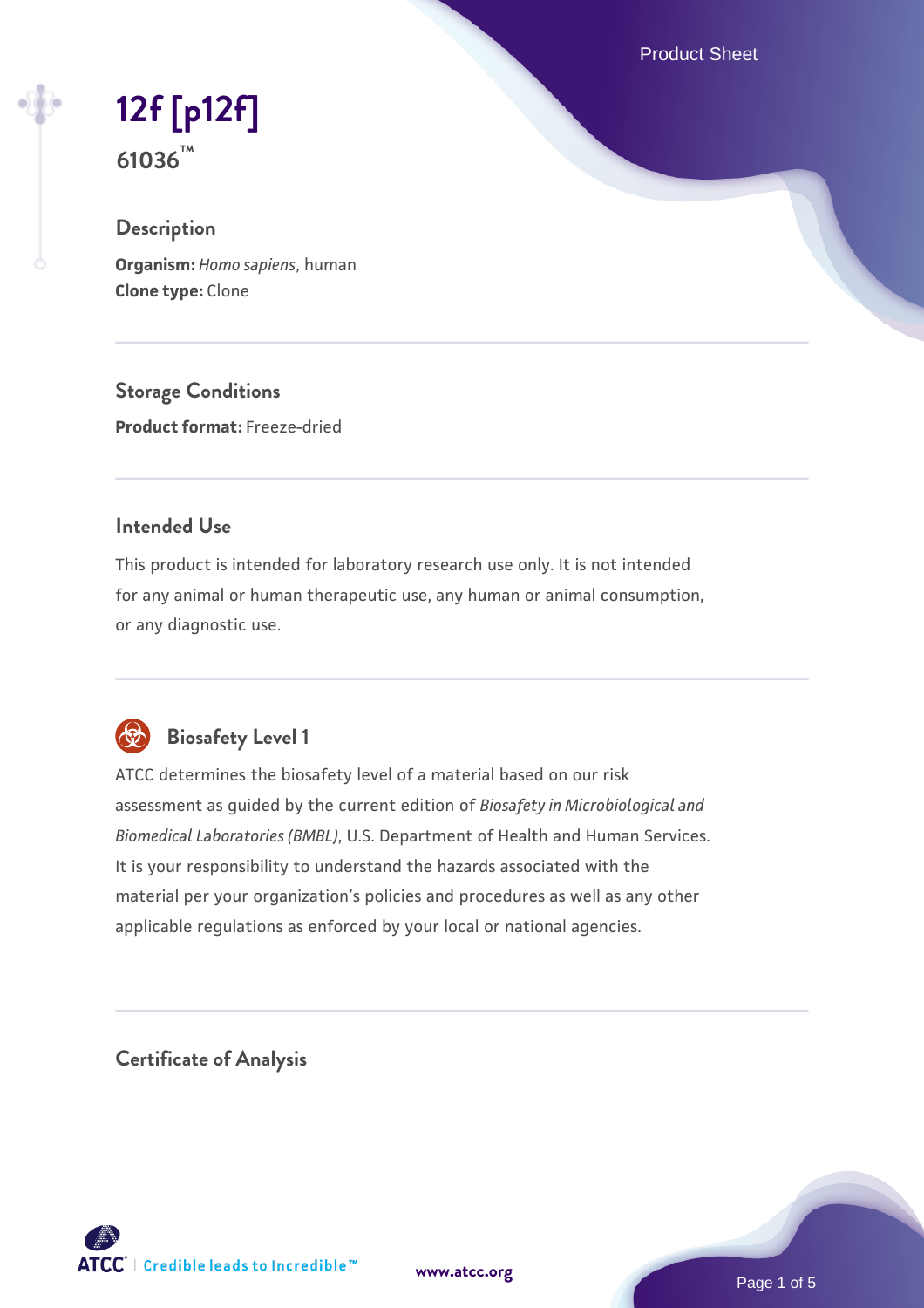

**[12f \[p12f\]](https://www.atcc.org/products/61036)** Product Sheet **61036**

For batch-specific test results, refer to the applicable certificate of analysis that can be found at www.atcc.org.

## **Insert Information**

**Insert size (kb):** 5 **Type of DNA:** genomic **Gene product:** DNA Segment, single copy [DYS11] **Alleles:** B2, B1, A1, A2

**Vector Information**

**Construct size (kb):** 9.359999656677246

## **Growth Conditions**

**Medium:**  [ATCC Medium 1227: LB Medium \(ATCC medium 1065\) with 50 mcg/ml](https://www.atcc.org/-/media/product-assets/documents/microbial-media-formulations/1/2/2/7/atcc-medium-1227.pdf?rev=581c98603b3e4b29a6d62ee0ba9ca578) [ampicillin](https://www.atcc.org/-/media/product-assets/documents/microbial-media-formulations/1/2/2/7/atcc-medium-1227.pdf?rev=581c98603b3e4b29a6d62ee0ba9ca578) **Temperature:** 37°C

## **Material Citation**

If use of this material results in a scientific publication, please cite the material in the following manner: 12f [p12f] (ATCC 61036)

#### **References**

References and other information relating to this material are available at www.atcc.org.



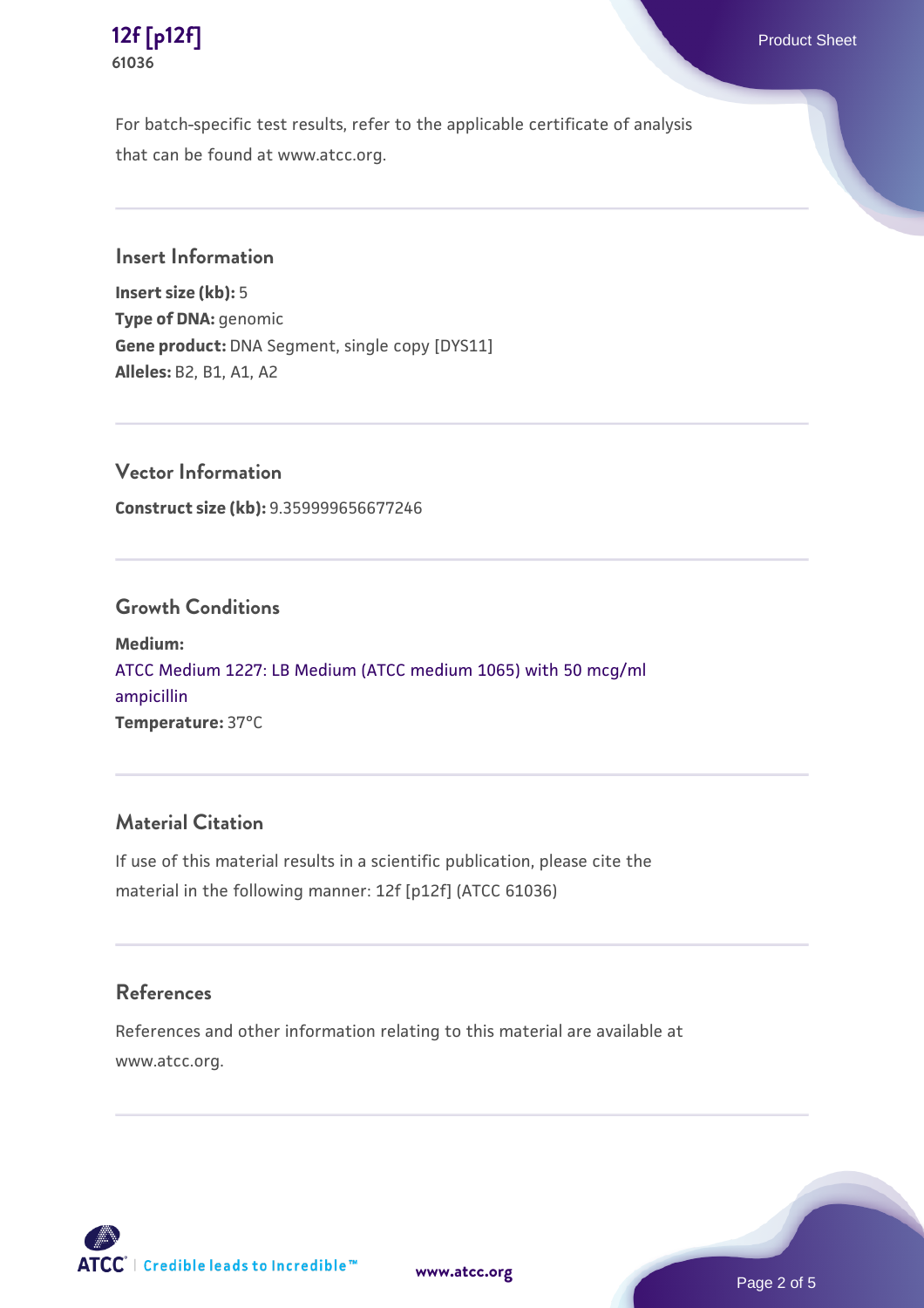## **[12f \[p12f\]](https://www.atcc.org/products/61036)** Product Sheet **61036**

## **Warranty**

The product is provided 'AS IS' and the viability of ATCC® products is warranted for 30 days from the date of shipment, provided that the customer has stored and handled the product according to the information included on the product information sheet, website, and Certificate of Analysis. For living cultures, ATCC lists the media formulation and reagents that have been found to be effective for the product. While other unspecified media and reagents may also produce satisfactory results, a change in the ATCC and/or depositor-recommended protocols may affect the recovery, growth, and/or function of the product. If an alternative medium formulation or reagent is used, the ATCC warranty for viability is no longer valid. Except as expressly set forth herein, no other warranties of any kind are provided, express or implied, including, but not limited to, any implied warranties of merchantability, fitness for a particular purpose, manufacture according to cGMP standards, typicality, safety, accuracy, and/or noninfringement.

## **Disclaimers**

This product is intended for laboratory research use only. It is not intended for any animal or human therapeutic use, any human or animal consumption, or any diagnostic use. Any proposed commercial use is prohibited without a license from ATCC.

While ATCC uses reasonable efforts to include accurate and up-to-date information on this product sheet, ATCC makes no warranties or representations as to its accuracy. Citations from scientific literature and patents are provided for informational purposes only. ATCC does not warrant that such information has been confirmed to be accurate or complete and the customer bears the sole responsibility of confirming the accuracy and completeness of any such information.

This product is sent on the condition that the customer is responsible for and assumes all risk and responsibility in connection with the receipt, handling,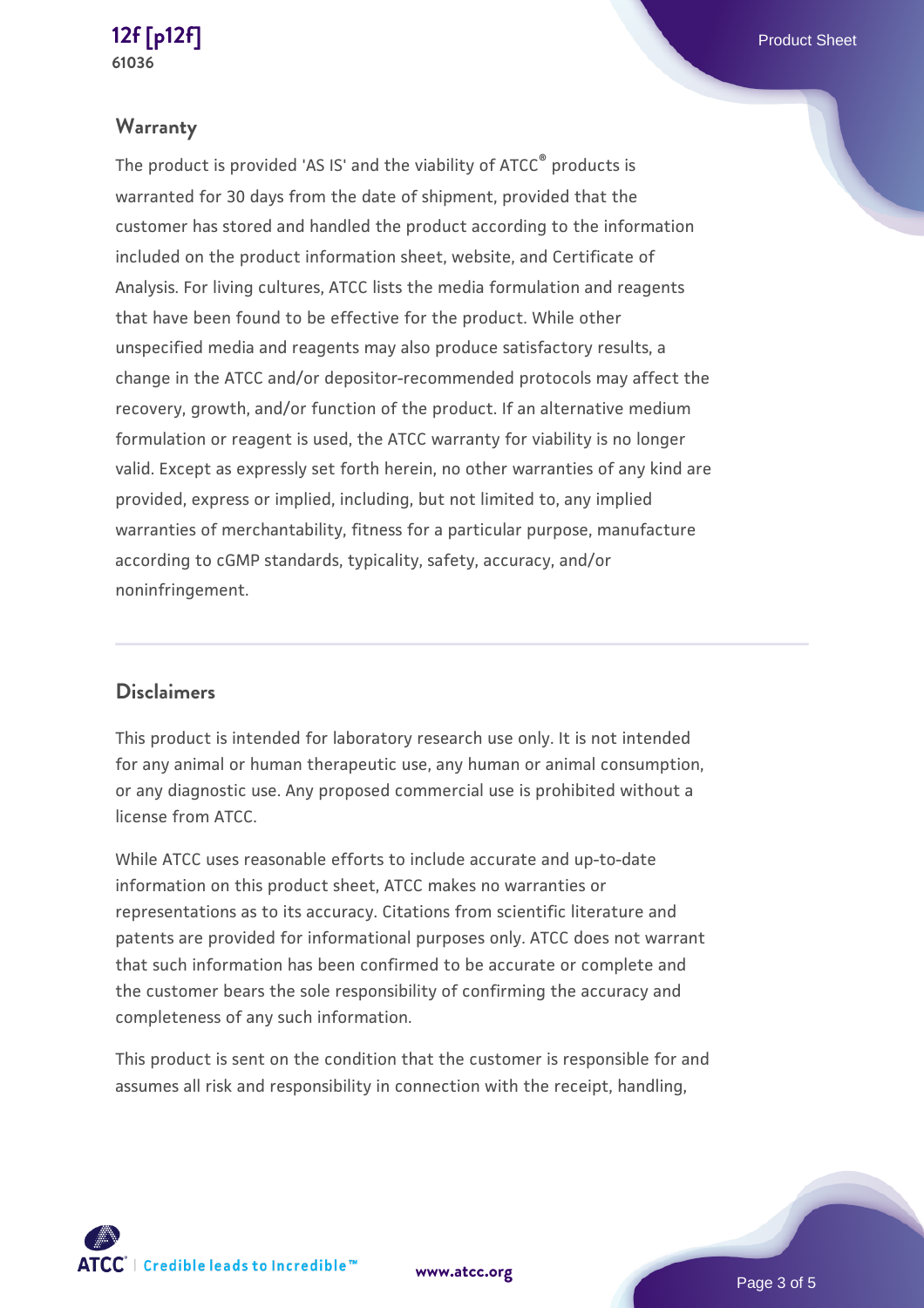

storage, disposal, and use of the ATCC product including without limitation taking all appropriate safety and handling precautions to minimize health or environmental risk. As a condition of receiving the material, the customer agrees that any activity undertaken with the ATCC product and any progeny or modifications will be conducted in compliance with all applicable laws, regulations, and guidelines. This product is provided 'AS IS' with no representations or warranties whatsoever except as expressly set forth herein and in no event shall ATCC, its parents, subsidiaries, directors, officers, agents, employees, assigns, successors, and affiliates be liable for indirect, special, incidental, or consequential damages of any kind in connection with or arising out of the customer's use of the product. While reasonable effort is made to ensure authenticity and reliability of materials on deposit, ATCC is not liable for damages arising from the misidentification or misrepresentation of such materials.

Please see the material transfer agreement (MTA) for further details regarding the use of this product. The MTA is available at www.atcc.org.

## **Copyright and Trademark Information**

© ATCC 2021. All rights reserved.

ATCC is a registered trademark of the American Type Culture Collection.

## **Revision**

This information on this document was last updated on 2021-05-19

## **Contact Information**

ATCC 10801 University Boulevard Manassas, VA 20110-2209 USA





**[www.atcc.org](http://www.atcc.org)**